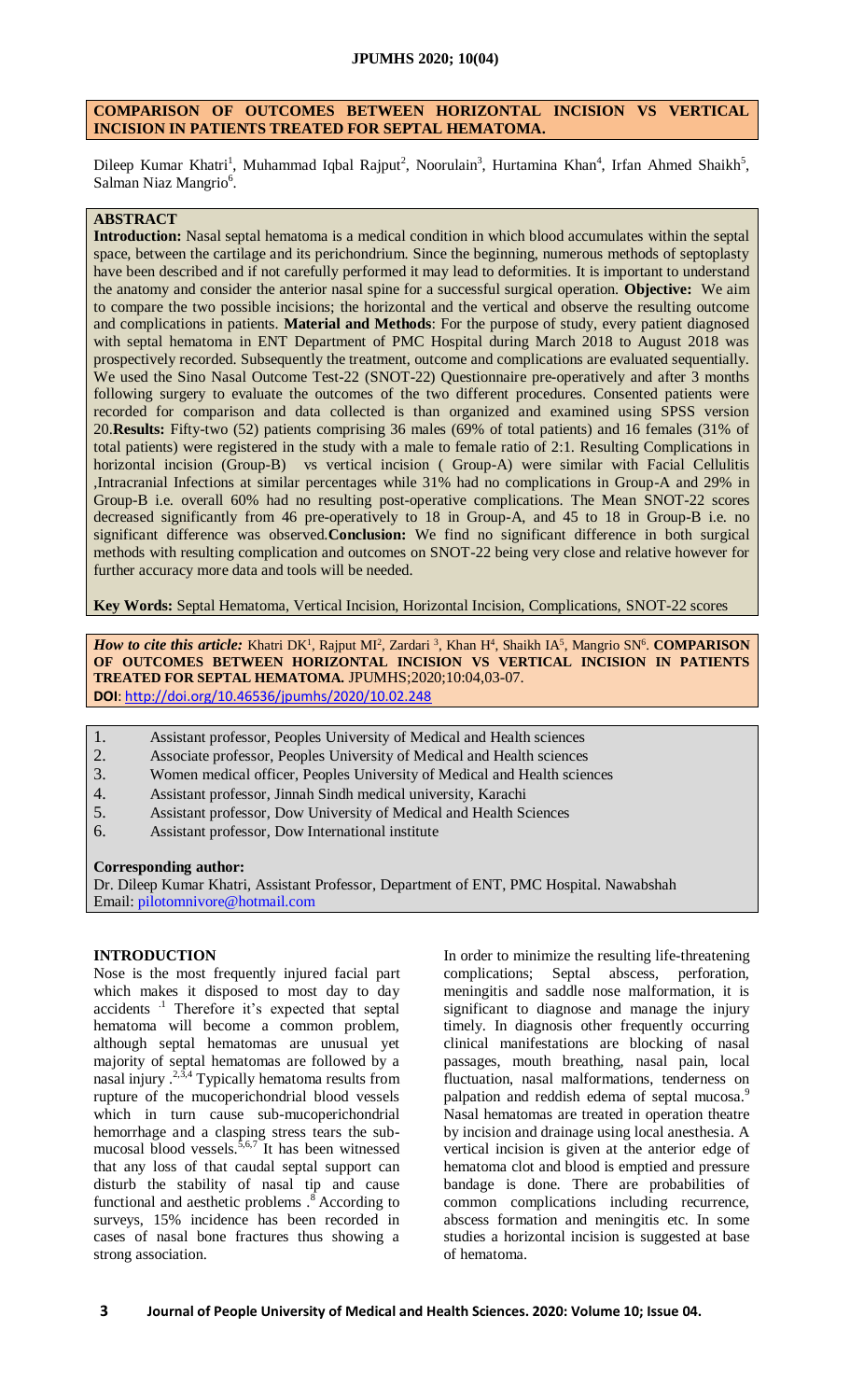Our study is based on comparison of patients being treated with vertical incision vs horizontal incision. The patients will be treated with horizontal incision and vertical incision alternatively. Both groups of patients will be checked weekly for complications for 3 month. The outcome and complications of these patients will be compared. If the horizontal incision is associated with less complication we will encourage this incision to the patients in future so that we can benefit the patients from preventing them to develop post-operative complications.

## **MATERIAL AND METHODS**

We conducted this study in ENT department of PMC Hospital between March 2018 to August 2018 and a total of 52 patients presenting with septal hematoma in this period were prospectively examined. For the purpose of comparative study, we divided the patients: Group A –Patients who underwent horizontal incision and Group-B –Patients who underwent vertical incision. Group A consisted of 24 and Group B consisted of 28 patients suffering from septal hematoma. We took written consent from all patients before the surgery .For the purpose of this study we excluded

•Patients with concha bulosa history of Sinonasal trauma,

•Patients who underwent prior Sino-nasal surgery

•Patients with HIV infections

•Patients with unilateral sinusitis

•Patients suffering from diseases such as cystic fibrosis, immune deficiency and ciliary movement disorder

•Patients with chronic specific inflammatory diseases such as rhinoscleroma, T.B, syphilis

Most of our patients admitted directly to ENT department while some were referred from the emergency unit. We used the hospital admission sheet for basic details such as age and side of septum. We used the SNOTT-22 (Sino-Nasal Outcome Test-22) Questionnaire pre-operatively and 3 months post-surgery. The post-operative results were recorded using a follow-up team and were given an average 3 months' time for data collection and evaluation of socio-emotional outcomes on marking of 0 to 5.

The Procedure started after giving general anesthesia using laryngeal mask whereby the nose was thoroughly anesthetized by applying tetra Caine (10 mg/mL with adrenaline1%) topically using cotton wicks, and the septal mucosa was infiltrated on both sides of the septum using local anesthetic (0.5%bupivacaine with epinephrine 1:200,000).

## **RESULTS**

Fifty-two (52) patients comprising 36 males (69% of total patients) and 16 females (31% of total patients) were registered in the study with a male to female ratio of 2:1. The peak age groups of incidences were ≤12 followed by 12-24 years of age. Patients undergoing vertical Incision were classified in Group-A; and the one going horizontal Incision was categorized in Group-B. Nearly all Patients had pre-operative clinical symptoms. Patients suffered from fever and nasal congestion (10% ) in Group-A and 8 Patients (15%) in Group-B;3 patients had headache (6%) in Group-A and 2 patients (4%) in Group-B ; 4 Patients had Nose Pain (8%) in Group-A and 6 Patients (12%) in Group-B and Rhinorrhea was observed in 2 Patients (4%) in Group-A and 1 Patient (2%) in Group-B.

Septal Hematoma was observed 69% in Males as the etiology shows Falling 31%, Traffic Accidents 15% and 4% Sport incidents in Males vs Females with 13% of falling cases only

When follow up was taken one month after surgery around 77% of patients were happy with the outcome of the surgery, with no significant differences between the two surgical procedures while 23% had some reservations 6% in Group-A and 17% in Group B due to the resulting complications of nasal deformities, Meningitis and Intracranial Infections, cosmetic scars and cellulitis.

| Age                   | Frequency      | $\frac{1}{2}$ |
|-----------------------|----------------|---------------|
|                       |                |               |
| $1 - 12$              | $ 19\rangle$   | 37%           |
|                       |                |               |
| $12 - 24$             | 16             | 31%           |
|                       |                |               |
| 24-36                 | $\vert 4$      | 8%            |
|                       |                |               |
|                       | $\vert 8$      | 15%           |
| $\frac{36-48}{48-60}$ | $\overline{5}$ | 10%           |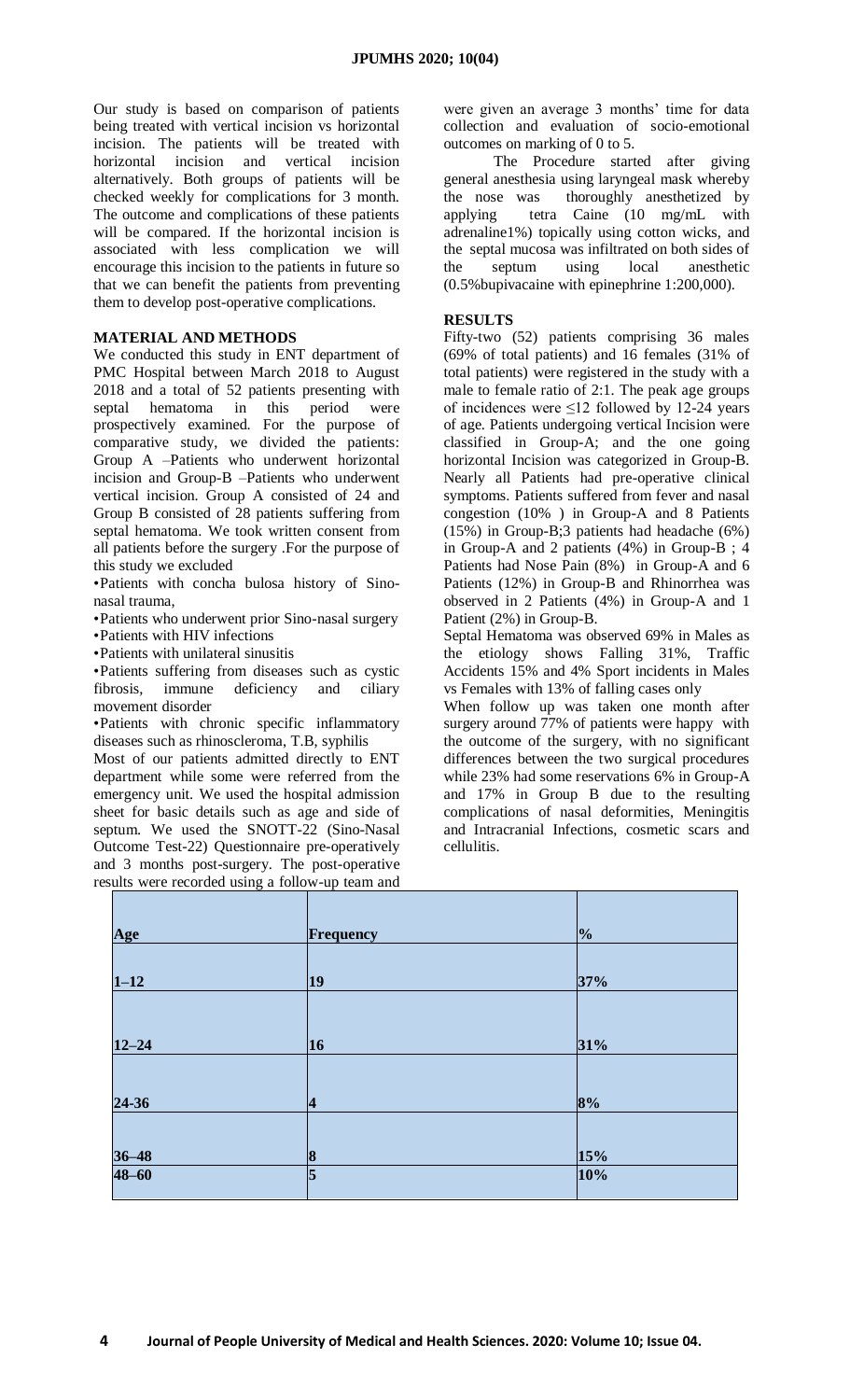### **JPUMHS 2020; 10(04)**

## **Table-1 Age grouping of patients with septal hematoma/absces**



**Figure-1 Presenting Clinical Features of Patients in Group-A and Group-B**



**Figure-2 Complications in Septal Hematoma Patients in Group-A Vs Group-B**

|                              | <b>Group A</b> | <b>Group B</b> |
|------------------------------|----------------|----------------|
| <b>Outcomes</b>              |                |                |
| Able to resume daily routine |                |                |
| <b>Aesthetic scars</b>       |                |                |
| <b>Decreased Mortality</b>   |                |                |
| <b>Improved breathing</b>    |                |                |
| No nasal pain                |                |                |
| <b>Facial Deformities</b>    |                |                |
| No recurrence                |                |                |
| <b>Total</b>                 |                |                |

**Table-2 Outcomes of Group-A Vs Group-B**

#### **Discussion**

As soon as the treating physician diagnosis a septal hematoma, he should immediately incise it with the help of a local anesthesia. In case of any mismanagement, septal hematoma can develop into severe situations. We found that the peak number of incidents of Septal Hematoma was found in age groups e  $\leq 12$  followed by 12-24 years of age.  $\frac{10}{10}$  Similar records were obtained which confirmed that hematoma formation is more frequent in school-aged boys.<sup>11</sup> In our study we found that majority of cases were males i.e. constituting 69% of total population of 52 due to the aggressive activities they are involved in day to day activities.  $12$  Waheed Et al found male participants (68.1% of total patients) which were double the size of females participants; ratio of M:  $F = 2:1^{13}$ . Similar finding were recorded with 65.2% attributed to trauma  $^{14}$ . The males vs female ratio is more: falling 31% vs 13%, Traffic Accidents 15% vs 6% and Sport 15% vs

2%.Earlier several methods have been used to treat septal hematoma.

Our study intended to compare the two surgical methods and evaluate the effectiveness of one over the other however we observe that the most common clinical symptom presented by patients was nasal congestion 25% with no notable difference in both the groups as Group-A 10% vs 12% in Group-B. 15,16,17,18

Usually complications include infections occurring in the initial stages and some structural nasal malformations and maxillary growth due to cartilage destruction . 19,20 However in our report we observe single case of nasal deformity in Group-B<sup>21</sup> and other complications observed were Facial Cellulitis and Intracranial Infections in equal percentages in both groups , Meningitis 2% in Group-A and 4% in Group-B, Septal Abscess in 4% of Group-A and 6% in Group-B , Septic Arthritis resulted in 2% of Group-A and 2% of Group- $B^{22}$ however 29% had no complications in Group-A and 15% in Group-B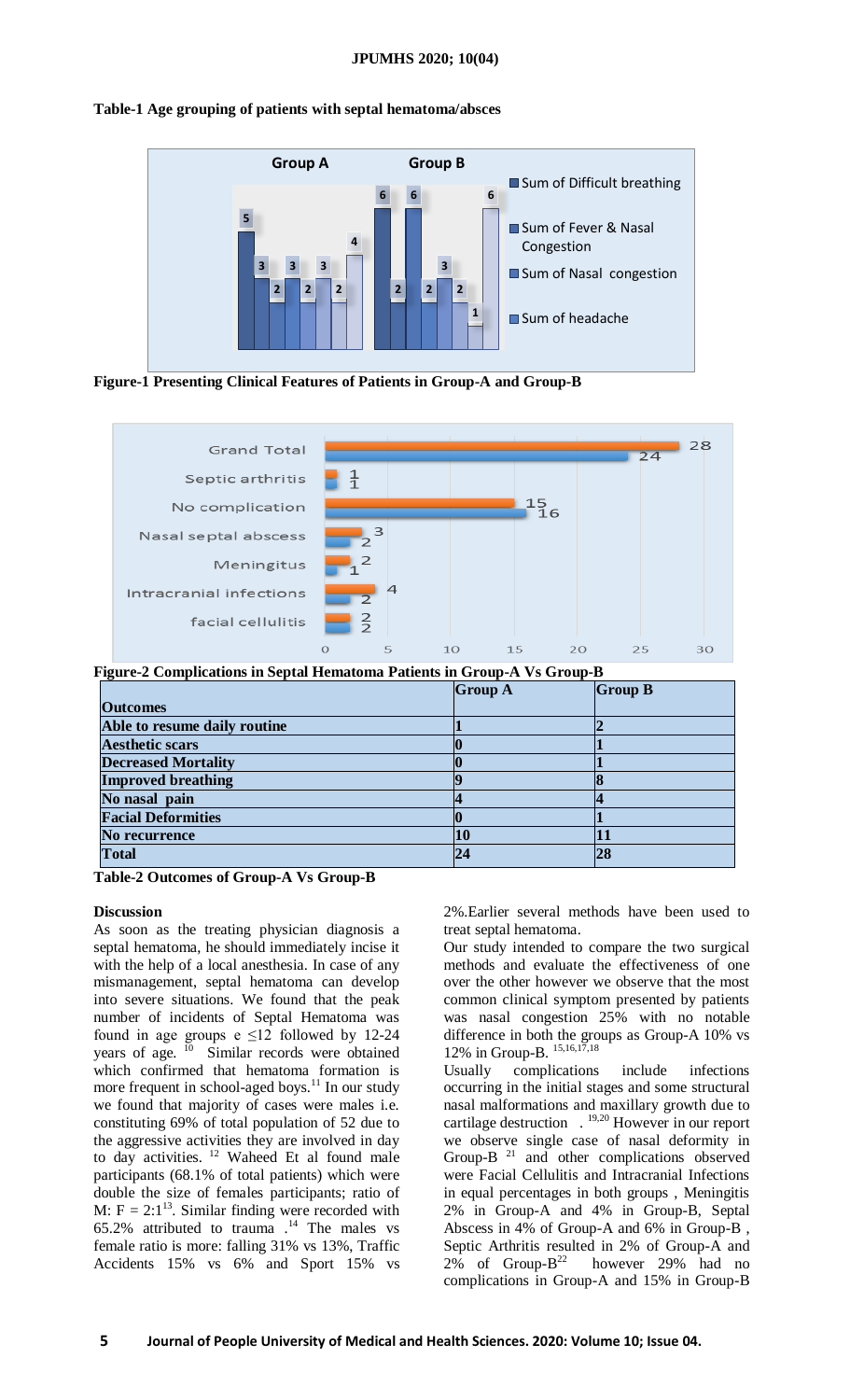i.e. overall 44% had no resulting post-operative complications. In another study conducted on 16 pediatric patients of septal hematoma resulted in 2 cases of nasal growth.  $23, 24, 25$ 

On the contrary when matched with our study above, the patients who underwent septal surgery, showed notable improvement in the symptoms in both groups with mean scores of 46 preoperatively to 18 post-operatively in Group-A (with a difference of only 28) and 45 preoperatively to 18 post-operatively in Group-B (with a difference of only 27). Largely the results of SNOT- 22 in both Group-A and Group-B were similar and we don't find any significant difference in horizontal vs vertical incision of septal hematoma patients. This proves that both incisions are equally effective technique and can be carried out as per surgeon's choice however for further accuracy we would need more detailed surveys and sensitivity tests.

# **Conclusion**

We conclude that Nasal septal hematoma are more frequent in children than in adults and falling came out to be the most common etiology in males than in females. Thus the arguments as to which technique of surgery is better and effective funnels down to both being equally good. However horizontal incision Group-A has lesser nasal deformities and aesthetic scars compare to vertical Incision Group-B. Moreover for further accuracy we would need more detailed surveys conducted with longer follow-ups and sensitivity tests. Also the long term outcome cannot be assessed due to unavailability of data on patient's compliance.

**ETHICS APPROVAL:** The ERC gave ethical review approval

**CONSENT TO PARTICIPATE:** written and verbal consent was taken from subjects and next of kin

**FUNDING:** The work was not financially supported by any organization. The entire expense was taken by the authors

**ACKNOWLEDGEMENTS:** We would like to thank the all contributors and staff and other persons for providing useful information.

**AUTHORS' CONTRIBUTIONS:** All persons who meet authorship criteria are listed as authors, and all authors certify that they have participated in the work to take public responsibility of this manuscript. All authors read and approved the final manuscript.

**CONFLICT OF INTEREST:** No competing interest declared.

## **References**

- 1. Menger DJ, Tabink I, Nolst TG. Treatment of septal hematomas and abscesses in children. Facial Plast Surg.2007; 23(4):239-43.
- 2. Afolabi OA, Salisu A, Adeyemo AA, Ijaduola GT. Nasal septal abscess in Ibadan Nigeria. Tropical Journal of Health Sciences. 2009; 16(2):25-7.
- 3. Management of pediatric nasal surgery (Rhinoplasty). Facial Plastic Surgery Clinics of North America. 2017; 25(2):211-212
- 4. Alshaikh N, Lo S. Nasal septal abscess in children: From diagnosis to management and prevention. Int J Pediatric Otorhinolaryngol. 2011; 75(6):737-44.
- 5. Adobamen PR. Management of nasal septal abscess in Nigeria. Niger J General Pract. 2011; 9(2):28–30.
- 6. Menachem, Gross Ron, Eliashar. Nasal septal hematoma with abscess: An unusual complication of nasalinjury2004; 35(1):1–2.
- 7. Toback S. Nasal septal hematoma in an 11 month – old infant: A case report and review of literature. Pediatr Emerg Care.2003; 19:265–7.
- 8. Parrilla C, Artuso A, Gallus R, Galli J, Paludetti G. The role of septal surgery in cosmetic rhinoplasty. Acta Otorhinolaryngologica Italica. 2013; 33(3):146.
- 9. Erdinc Cekic1\* and Oren Friedman,Septal Hematoma Management in Peadiatric Patients,Department of Otorhinolaryngology, Head and Neck Surgery, Lutfiye Nuri Burat State Hospital, Sultangazi, Istanbul, Turkey
- 10. Alvarez H, Osorio J, De Diego Jl, Prim MP, De La Torre C, Gavilan J. Sequelae after nasal septum injuries in children. Auris Nasus Larynx. 2000; 27(4):39-42.
- 11. Sayin I, Yazici ZM, Bozkurt E, Kayhan FT.Nasal septal hematoma and abscess in children. J Craniofac Surg. 2011; 22(6):e17– e19.
- 12. Hassani R, Aderdour L, Maliki O, Boumed A, Elfakiri MM, Bouchoua F, Raji A. Nasal septal abscess complicating acute sinusitis in a child. Archives de Pédiatrie. 2011; 18(1):15–7.
- 13. Waheed Atilade Adegbiji1, Shuaib Kayode Aremu2\*, AbdulAkeem A. Aluko3 and Olawale Olubi, Overview of the Management of Nasal Septal Hematoma/Abscess, Asian Journal of Medicine Principles and Clinical Practice-2018: 1(2) Article # AJMPCP-4303, Lagos, Nigeria
- 14. J. N. Nwosu and P. C. Nnadede, "NasalSeptal Hematoma: Management and outcome in a tertiary Hospital of a Developing country," Dove Press Journal, vol. 1, no. 1, pp. 1019- 1020, 28th July 2015.
- 15. Garcia LB, de Oliveira PW, de AguiarVidigal T, de MagalhãesSuguri V, de Paula Santos R, Gregório LC. Caudal septoplasty: efficacy of a surgical technique-preliminnary report. Brazilian Journal of Otorhinolaryngology. 2011; 77(2):178-84.
- 16. Cheng LH, Kang BH. Nasal septal abscess and facial cellulitis caused by communityacquired methicillin-resistant Staphylococcus aureus. J Laryngol Otol.2010; 124(9):1014-6.
- 17. Khedim A, Ben Slimene S, Faidi A,Mansour S, Bel Hadj Yahia S, Chtioui I. A case of nasal septum abscess. Médecine et Maladies Infectieuses. 2007; 37:S260–S263.
- 18. Yi C, Anjali S, Joseph HJR. Clinical Communications. Pediatric spontaneous nasal septal abscess presenting as a soft tissue mass in a child. The Journal of Emergency Medicine. 2017; 52(4):e129–e132-124.